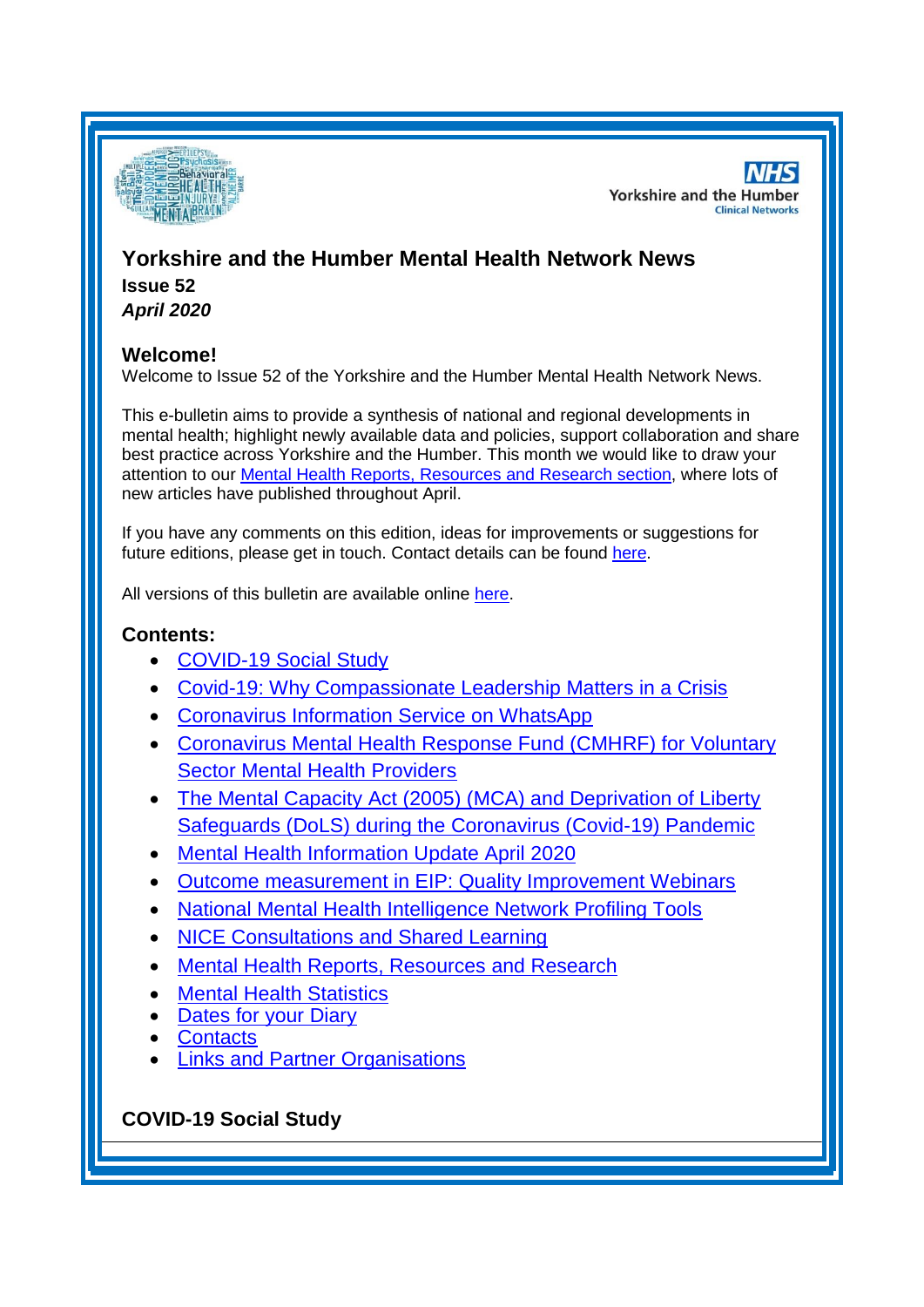The Behavioural Science and Health academic research team at University College London are recruiting as many people, across as diverse a spectrum as possible, to take part in a study into how loneliness, social isolation and physical distancing are affecting our mental health.

The study is open to all adults in the UK and involves answering a 15-minute online survey now and then answering a shorter 10-minute follow-up survey once a week whilst social isolation measures are in place. To take part in the survey click on the following link:<https://www.marchnetwork.org/research>

#### <span id="page-1-0"></span>**Covid-19: Why Compassionate Leadership Matters in a Crisis**

Suzie Bailey and Michael West examine why compassionate leadership matters now, in a time of global crisis, more than ever, and how leaders can best support those health and care workers risking their own health and wellbeing in the fight against Covid-19. Connection and compassion are certain, unchanging and provide a safe refuge in the face of this onslaught on health and care systems and our wider communities. Read the article [here.](https://www.kingsfund.org.uk/blog/2020/03/covid-19-crisis-compassionate-leadership?utm_source=The%20King%27s%20Fund%20newsletters%20%28main%20account%29&utm_medium=email&utm_campaign=11454338_NEWSL_The%20Weekly%20Update%202020-04-03&utm_content=covid_leadership_blog_button&dm_i=21A8,6TI82,FLWT3F,RB96M,1)

#### <span id="page-1-1"></span>**Coronavirus Information Service on WhatsApp**

Public Health England have [launched a WhatsApp chatbot tool](https://pheexternal.newsweaver.com/a351o8zsqr/17z31t9umo615u4gzxbtpx/external?email=true&a=5&p=4380268&t=2765467) to ensure that the public have trustworthy information about COVID-19 from GOV.UK and NHS.UK, including advice on prevention, symptoms and staying at home. The new service has already attracted one million messages and you can add 07860 064422 in your phone contacts and then send 'hi' in a WhatsApp message to get started.

# <span id="page-1-2"></span>**Coronavirus Mental Health Response Fund (CMHRF) for Voluntary Sector Mental Health Providers**

The coronavirus pandemic means that more people, either with or without an existing mental health problem, are seeking support for their mental health. We know that measures to limit virus spread are impacting negatively on people's mental health, particularly those who depend on formal and informal networks to support their mental wellbeing.

Voluntary sector organisations who provide mental health services in communities across the country are well placed to offer this additional support, but need extra resources so expand their services, which are increasingly overstretched. Thanks to £5m support from the Government, Mind is administering a £5m grant fund in partnership with other leading mental health providers in England.

From 16 April 2020 voluntary sector, mental health organisations in England can apply for grants to help them provide additional coronavirus support. The National Survivor User Network (NSUN) will administer part of the fund to ensure that smaller community organisations who might not meet all the standard eligibility criteria can apply. Details will be available from Monday 20 April on [the NSUN website.](http://www.nsun.org.uk/) You can find out more about the fund and how to apply on both the [Association of Mental Health Providers website](https://amhp.org.uk/mental-health-response-fund) and [Mind's website.](https://www.mind.org.uk/news-campaigns/campaigns/coronavirus-mental-health-response-fund/)

<span id="page-1-3"></span>**The Mental Capacity Act (2005) (MCA) and Deprivation of Liberty**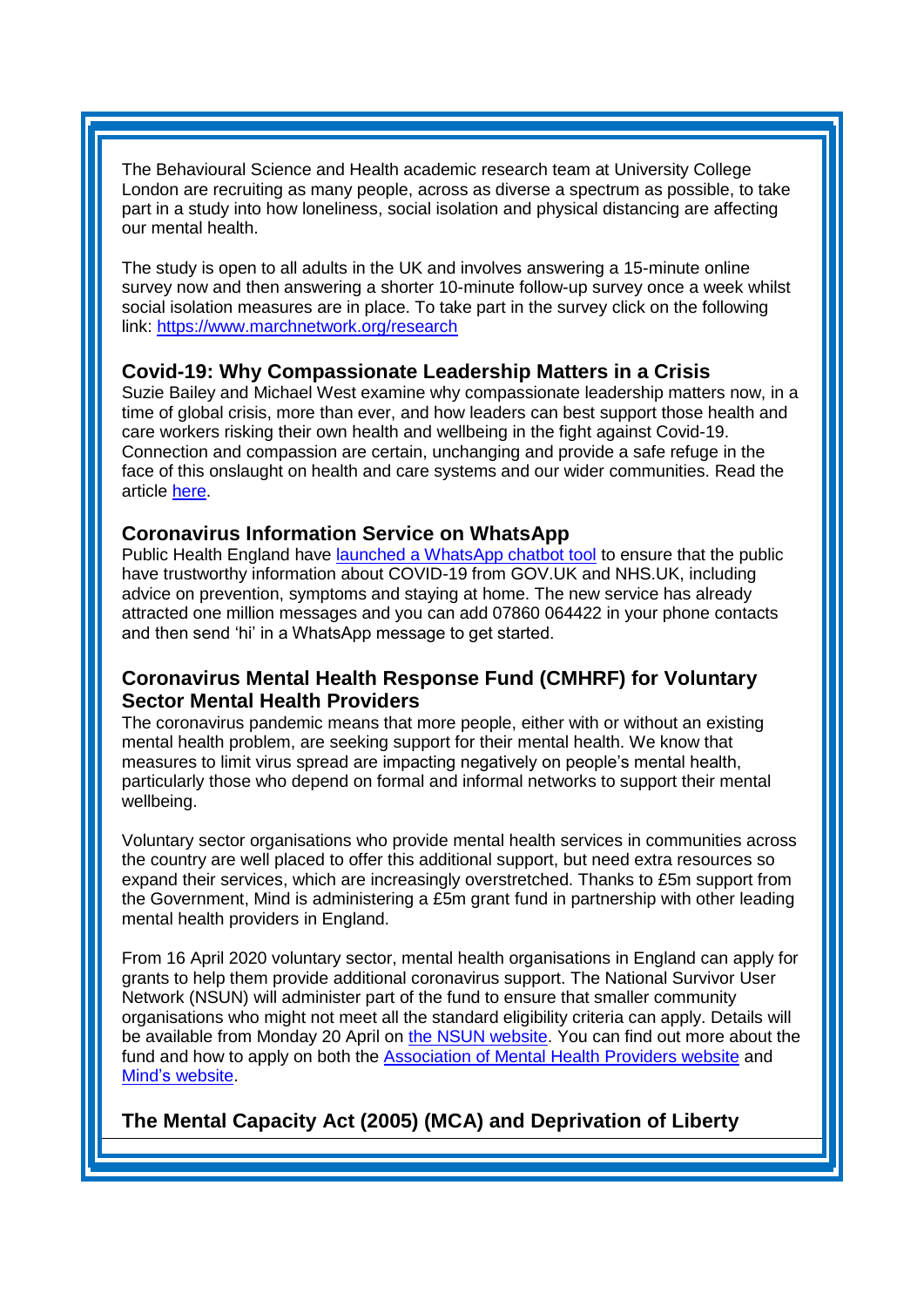# **Safeguards (DoLS) during the Coronavirus (Covid-19) Pandemic**

The Department of Health and Social Care has issued guidance for Hospitals, Care Homes and Supervisory Bodies on MCA and DOLs. This [guidance](https://assets.publishing.service.gov.uk/government/uploads/system/uploads/attachment_data/file/878910/Emergency_MCA_DoLS_Guidance_COVID19.pdf?utm_source=The%20King%27s%20Fund%20newsletters%20%28main%20account%29&utm_medium=email&utm_campaign=11460730_NEWSL_HMP%202020-04-14&dm_i=21A8,6TN5M,FLWT3F,RCFUX,1) – valid during the coronavirus pandemic – is for health and social care staff who are caring for, or treating, a person who lacks the relevant mental capacity.

# <span id="page-2-0"></span>**Mental Health Information Update April 2020**

NHS Digital is working closely with NHS England and Improvement to understand priorities for datasets and will update all providers and system suppliers immediately if the position changes. The current priorities are that:

- All providers should continue to submit data to MHSDS and IAPT datasets. This should include registering for SDCS Cloud accounts.
- At the request of NHS England, the migration of IAPT version 1.5 to version 2 has been delayed by three months. The revised IAPT v2.0 go live data is 1 July 2020 and you will be able to submit data to SDCS Cloud from 1 August.
- The MHSDS multiple submission window model will go live on 1 April for submission/resubmission of 2019/20 data.
- MHSDS version 4.1 will go live for collection of data from 1 April 2020 and you will be able to submit data to SDCS Cloud from 1 June.

#### <span id="page-2-1"></span>**Outcome measurement in EIP: Quality Improvement Webinars**

In light of recent events with COVID-19, and to support our colleagues in the NHS, NCAP will be running QI webinars instead of workshops focusing on outcome measurement in EIP teams. The webinars will be recorded and available online to make them accessible to those who would otherwise be unable to attend due to the unprecedented situation. We are inviting NCAP audit leads, QI and governance personnel, EIP team clinicians and other interested staff to attend these regional QI webinars. The webinars will focus on 'outcome measurement' from the EIP audit, what we are measuring and why, and how data can be used to review and improve EIP team quality and individual care.

The webinars will be approximately 90 minutes in duration and will be led by NCAP EIP Clinical Advisors, Dr Paul French and Professor Jo Smith and QI expert, Maureen McGeorge. To book a place on the webinars please use the following link: [https://ncap-2020.eventbrite.co.uk](https://ncap-2020.eventbrite.co.uk/)

# **National Mental Health Intelligence Network Profiling Tools**

The National Mental Health Intelligence Network (NMHIN) has published data on [the](https://lnks.gd/l/eyJhbGciOiJIUzI1NiJ9.eyJidWxsZXRpbl9saW5rX2lkIjoxMDEsInVyaSI6ImJwMjpjbGljayIsImJ1bGxldGluX2lkIjoiMjAyMDA0MDguMTk4OTAwNjEiLCJ1cmwiOiJodHRwczovL3d3dy5nb3YudWsvZ292ZXJubWVudC9zdGF0aXN0aWNzL2NoaWxkcmVuLWxpdmluZy13aXRoLXBhcmVudHMtaW4tZW1vdGlvbmFsLWRpc3RyZXNzLW1hcmNoLTIwMjAtdXBkYXRlIn0.Ufjo9L6qnjq11hsPvWJyIfaUAkba9SFFTG8blYcdxpo/br/77147199212-l)  [proportion of children living with parents reporting symptoms of](https://lnks.gd/l/eyJhbGciOiJIUzI1NiJ9.eyJidWxsZXRpbl9saW5rX2lkIjoxMDEsInVyaSI6ImJwMjpjbGljayIsImJ1bGxldGluX2lkIjoiMjAyMDA0MDguMTk4OTAwNjEiLCJ1cmwiOiJodHRwczovL3d3dy5nb3YudWsvZ292ZXJubWVudC9zdGF0aXN0aWNzL2NoaWxkcmVuLWxpdmluZy13aXRoLXBhcmVudHMtaW4tZW1vdGlvbmFsLWRpc3RyZXNzLW1hcmNoLTIwMjAtdXBkYXRlIn0.Ufjo9L6qnjq11hsPvWJyIfaUAkba9SFFTG8blYcdxpo/br/77147199212-l) emotional distress in England for the period 2017 to 2018, including trends data going back to 2010 and breakdown by family type and work status.

Four indicators were updated on the proportion of children living with:

- at least one parent reporting symptoms of emotional distress
- a mother reporting symptoms of emotional distress
- a father reporting symptoms of emotional distress
- both parents reporting symptoms of emotional distress

The update was accompanied by a [statistical commentary.](https://lnks.gd/l/eyJhbGciOiJIUzI1NiJ9.eyJidWxsZXRpbl9saW5rX2lkIjoxMDIsInVyaSI6ImJwMjpjbGljayIsImJ1bGxldGluX2lkIjoiMjAyMDA0MDguMTk4OTAwNjEiLCJ1cmwiOiJodHRwczovL3d3dy5nb3YudWsvZ292ZXJubWVudC9wdWJsaWNhdGlvbnMvY2hpbGRyZW4tbGl2aW5nLXdpdGgtcGFyZW50cy1pbi1lbW90aW9uYWwtZGlzdHJlc3MtbWFyY2gtMjAyMC11cGRhdGUvc3RhdGlzdGljYWwtY29tbWVudGFyeS1jaGlsZHJlbi1saXZpbmctd2l0aC1wYXJlbnRzLWluLWVtb3Rpb25hbC1kaXN0cmVzcy0yMDIwLXVwZGF0ZSJ9.K-8kXgV2AMHDv1xmbZwZUPw5fZEN5Ok5UfwOqEaHvr0/br/77147199212-l)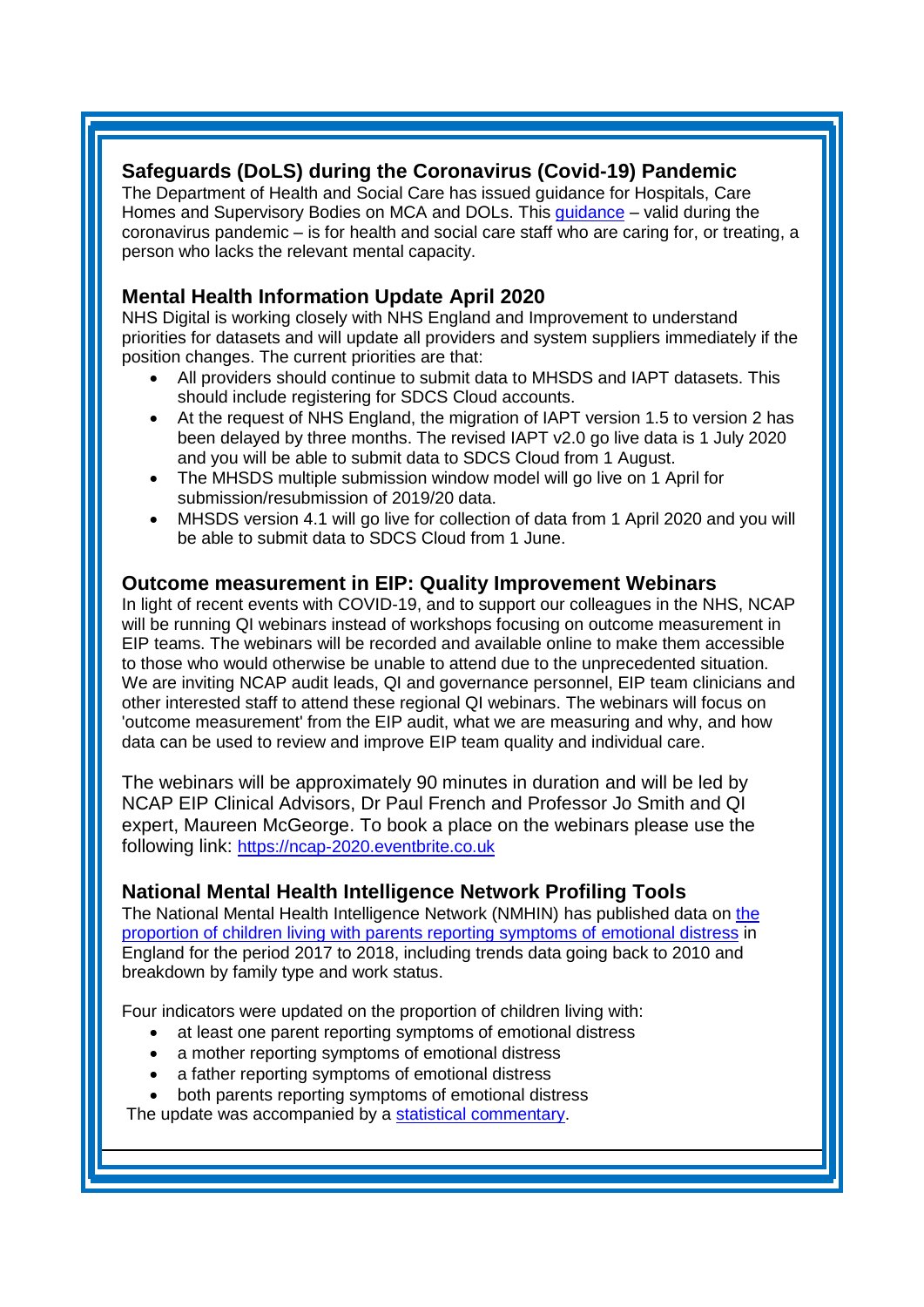The National Mental Health Intelligence Network (NMHIN) has also been conducting further developments on their suite of mental health profiling tools. Click on the links below to access the updates:

- [Common Mental Health Disorders](http://links.govdelivery.com/track?type=click&enid=ZWFzPTEmbXNpZD0mYXVpZD0mbWFpbGluZ2lkPTIwMTcxMjA1LjgxOTE2MDgxJm1lc3NhZ2VpZD1NREItUFJELUJVTC0yMDE3MTIwNS44MTkxNjA4MSZkYXRhYmFzZWlkPTEwMDEmc2VyaWFsPTE2OTcwMTE4JmVtYWlsaWQ9c2FyYWguYm91bEBuaHMubmV0JnVzZXJpZD1zYXJhaC5ib3VsQG5ocy5uZXQmdGFyZ2V0aWQ9JmZsPSZleHRyYT1NdWx0aXZhcmlhdGVJZD0mJiY=&&&104&&&https://fingertips.phe.org.uk/profile-group/mental-health/profile/common-mental-disorders)
- [Crisis Care](http://links.govdelivery.com/track?type=click&enid=ZWFzPTEmbXNpZD0mYXVpZD0mbWFpbGluZ2lkPTIwMTcxMjA1LjgxOTE2MDgxJm1lc3NhZ2VpZD1NREItUFJELUJVTC0yMDE3MTIwNS44MTkxNjA4MSZkYXRhYmFzZWlkPTEwMDEmc2VyaWFsPTE2OTcwMTE4JmVtYWlsaWQ9c2FyYWguYm91bEBuaHMubmV0JnVzZXJpZD1zYXJhaC5ib3VsQG5ocy5uZXQmdGFyZ2V0aWQ9JmZsPSZleHRyYT1NdWx0aXZhcmlhdGVJZD0mJiY=&&&105&&&https://fingertips.phe.org.uk/profile-group/mental-health/profile/crisis-care)
- Mental Health [and Wellbeing JSNA Profile](http://links.govdelivery.com/track?type=click&enid=ZWFzPTEmbXNpZD0mYXVpZD0mbWFpbGluZ2lkPTIwMTcxMjA1LjgxOTE2MDgxJm1lc3NhZ2VpZD1NREItUFJELUJVTC0yMDE3MTIwNS44MTkxNjA4MSZkYXRhYmFzZWlkPTEwMDEmc2VyaWFsPTE2OTcwMTE4JmVtYWlsaWQ9c2FyYWguYm91bEBuaHMubmV0JnVzZXJpZD1zYXJhaC5ib3VsQG5ocy5uZXQmdGFyZ2V0aWQ9JmZsPSZleHRyYT1NdWx0aXZhcmlhdGVJZD0mJiY=&&&106&&&https://fingertips.phe.org.uk/profile-group/mental-health/profile/mh-jsna)
- [Severe Mental](http://links.govdelivery.com/track?type=click&enid=ZWFzPTEmbXNpZD0mYXVpZD0mbWFpbGluZ2lkPTIwMTcxMjA1LjgxOTE2MDgxJm1lc3NhZ2VpZD1NREItUFJELUJVTC0yMDE3MTIwNS44MTkxNjA4MSZkYXRhYmFzZWlkPTEwMDEmc2VyaWFsPTE2OTcwMTE4JmVtYWlsaWQ9c2FyYWguYm91bEBuaHMubmV0JnVzZXJpZD1zYXJhaC5ib3VsQG5ocy5uZXQmdGFyZ2V0aWQ9JmZsPSZleHRyYT1NdWx0aXZhcmlhdGVJZD0mJiY=&&&108&&&https://fingertips.phe.org.uk/profile-group/mental-health/profile/severe-mental-illness) Illness
- **[Suicide Prevention Profile](http://links.govdelivery.com/track?type=click&enid=ZWFzPTEmbXNpZD0mYXVpZD0mbWFpbGluZ2lkPTIwMTgwNjA1LjkwNzEwNzExJm1lc3NhZ2VpZD1NREItUFJELUJVTC0yMDE4MDYwNS45MDcxMDcxMSZkYXRhYmFzZWlkPTEwMDEmc2VyaWFsPTE3MDEzODU4JmVtYWlsaWQ9c2FyYWguYm91bEBuaHMubmV0JnVzZXJpZD1zYXJhaC5ib3VsQG5ocy5uZXQmdGFyZ2V0aWQ9JmZsPSZleHRyYT1NdWx0aXZhcmlhdGVJZD0mJiY=&&&104&&&https://fingertips.phe.org.uk/profile-group/mental-health/profile/suicide)**

To receive updates directly from NMHIN visit the [PHE subscriptions page](http://links.govdelivery.com/track?type=click&enid=ZWFzPTEmbXNpZD0mYXVpZD0mbWFpbGluZ2lkPTIwMTgwMjA3Ljg0OTY1MzgxJm1lc3NhZ2VpZD1NREItUFJELUJVTC0yMDE4MDIwNy44NDk2NTM4MSZkYXRhYmFzZWlkPTEwMDEmc2VyaWFsPTE2OTgzNDk5JmVtYWlsaWQ9c2FyYWguYm91bEBuaHMubmV0JnVzZXJpZD1zYXJhaC5ib3VsQG5ocy5uZXQmdGFyZ2V0aWQ9JmZsPSZleHRyYT1NdWx0aXZhcmlhdGVJZD0mJiY=&&&107&&&https://public.govdelivery.com/accounts/UKHPA/subscribers/new?preferences=true) and select 'Mental Health Dementia and Neurology'.

# <span id="page-3-0"></span>**NICE Consultations and Shared Learning**

NICE has been consulting on the following interventional procedure:

• [Transcranial magnetic stimulation for auditory](https://www.nice.org.uk/guidance/indevelopment/gid-ipg10141/consultation/html-content) hallucinations: interventional [procedure consultation](https://www.nice.org.uk/guidance/indevelopment/gid-ipg10141/consultation/html-content)

The outcome of the consultation is expected on 17 June 2020.

#### **Mental Health Reports, Resources and Research**

The Academy of Medical Sciences (AMS) has published [Survey results: understanding](https://acmedsci.ac.uk/file-download/99436893?utm_source=The%20King%27s%20Fund%20newsletters%20%28main%20account%29&utm_medium=email&utm_campaign=11479183_NEWSL_HMP%202020-04-21&dm_i=21A8,6U1E7,FLWT3F,RE7T9,1)  [people's concerns about the mental health impacts of the Covid-19 pandemic.](https://acmedsci.ac.uk/file-download/99436893?utm_source=The%20King%27s%20Fund%20newsletters%20%28main%20account%29&utm_medium=email&utm_campaign=11479183_NEWSL_HMP%202020-04-21&dm_i=21A8,6U1E7,FLWT3F,RE7T9,1) The AMS, together with the research charity MQ: Transforming Mental Health, is working with researchers and those with lived experience to ensure that mental health is at the heart of research into the impacts of Covid-19. This report describes the findings of a consultation undertaken in late March 2020, the week that the Prime Minister announced the UK lockdown in response to the Covid-19 pandemic.

The British Psychological Society has published [The psychological needs of health care](https://www.bps.org.uk/sites/www.bps.org.uk/files/News/News%20-%20Files/Psychological%20needs%20of%20healthcare%20staff.pdf?utm_source=The%20King%27s%20Fund%20newsletters%20%28main%20account%29&utm_medium=email&utm_campaign=11474004_NEWSL_HMP%202020-04-17&dm_i=21A8,6TXEC,FLWT3F,RDGEX,1)  [staff as a result of the Coronavirus pandemic.](https://www.bps.org.uk/sites/www.bps.org.uk/files/News/News%20-%20Files/Psychological%20needs%20of%20healthcare%20staff.pdf?utm_source=The%20King%27s%20Fund%20newsletters%20%28main%20account%29&utm_medium=email&utm_campaign=11474004_NEWSL_HMP%202020-04-17&dm_i=21A8,6TXEC,FLWT3F,RDGEX,1) This guide is for leaders and managers of health care services who will need to consider the wellbeing needs of all staff working in health care as a result of the Covid-19 outbreak. It offers practical recommendations for how to respond at individual, management and organisational levels, making best use of expertise from their practitioner psychologist and mental health professionals and anticipates the psychological reactions over time, as well as what people may need to recovery psychologically from this pandemic.

Community Care has published [Developing emotional resilience and wellbeing: a](https://markallenassets.blob.core.windows.net/communitycare/2020/04/Community-Care-Inform-emotional-resilience-guide.pdf?utm_source=The%20King%27s%20Fund%20newsletters%20%28main%20account%29&utm_medium=email&utm_campaign=11474004_NEWSL_HMP%202020-04-17&dm_i=21A8,6TXEC,FLWT3F,RDIKE,1) [practical guide for social workers.](https://markallenassets.blob.core.windows.net/communitycare/2020/04/Community-Care-Inform-emotional-resilience-guide.pdf?utm_source=The%20King%27s%20Fund%20newsletters%20%28main%20account%29&utm_medium=email&utm_campaign=11474004_NEWSL_HMP%202020-04-17&dm_i=21A8,6TXEC,FLWT3F,RDIKE,1) This guide includes the 'competencies' that support emotional resilience, including self-compassion, self-care and having a flexible range of coping skills; how to ensure emotional literacy allows for 'appropriate empathy', rather than being overwhelmed by concern and distress for others; and specific techniques practitioners can try to develop a personal resilience 'toolbox' that meets their own needs and allows them to respond to different situations.

Health Education England have produced some generic modules that may be of interest when redeploying staff or training volunteers:

• [Five Ways to Wellbeing](https://www.e-lfh.org.uk/making-every-contact-count-five-ways-to-wellbeing/) module introduces the concept of wellbeing and describes how the Five Ways to Wellbeing can be implemented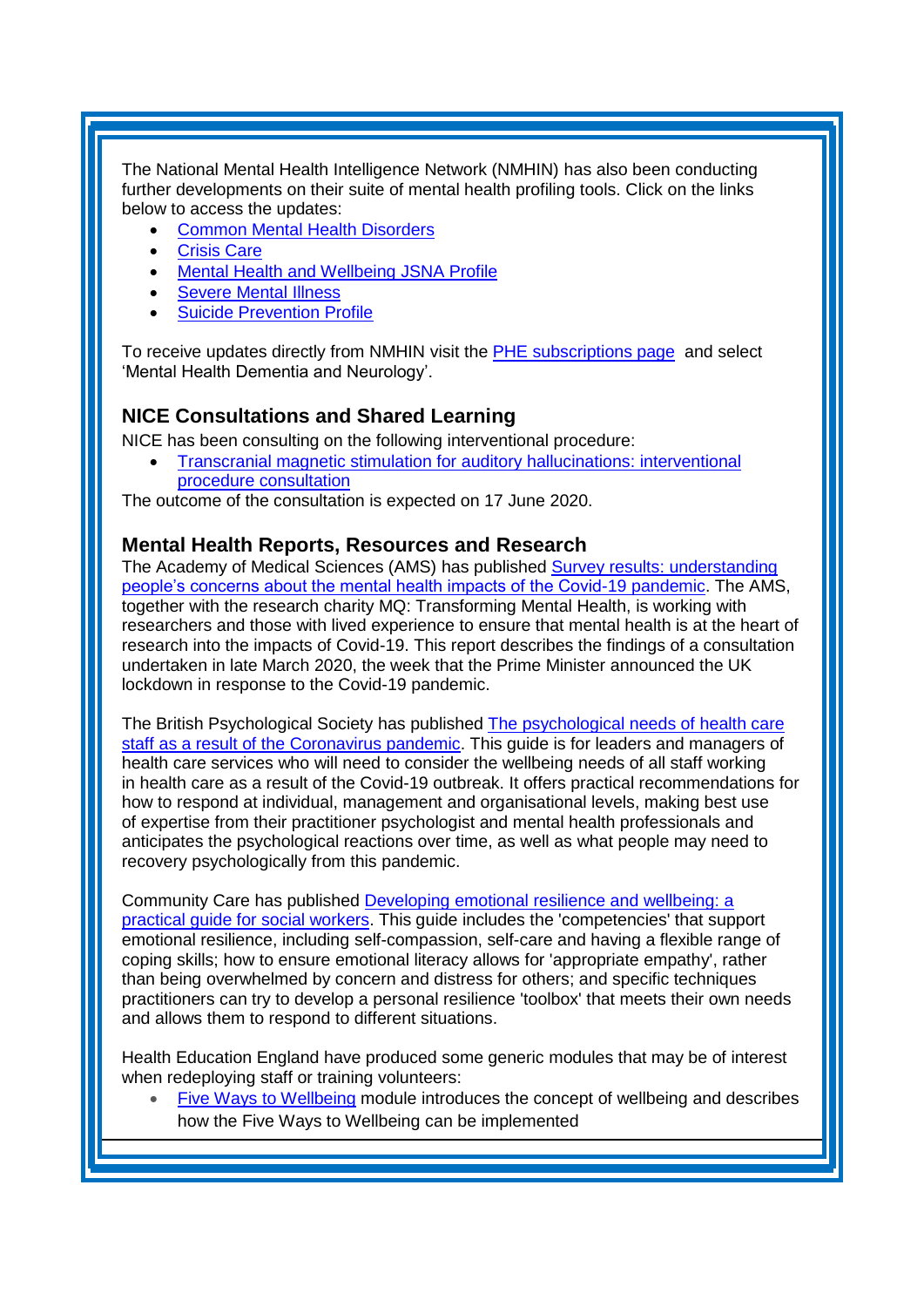- **[Mental Health Awareness](https://www.e-lfh.org.uk/programmes/mental-health-awareness-programme/) module is designed to give a broad overview of what** encompasses mental illness whilst highlighting the link between mental and physical health diagnoses. It also provides some simple guidance on how best to care for someone with mental health difficulties
- All Our Health: Mental Health and Wellbeing is a [bite-sized session](https://portal.e-lfh.org.uk/Component/Details/587402) to give health and care professionals an overview of mental health and wellbeing - including key evidence, data and signposting to trusted resources to help prevent illness, protect health and promote wellbeing.

The Institute for Public Policy Research (IPPR) has published [Children of the pandemic.](This%20report%20examines%20how%20the%20Covid-19%20outbreak%20is%20affecting%20children%20–%20from%20mental%20health%20and%20childcare%20issues,%20to%20school%20closures,%20social%20interactions%20and%20access%20to%20food.) This report examines how the Covid-19 outbreak is affecting children from mental health and childcare issues, to school closures, social interactions and access to food.

The King's Fund has published [Managing anxiety about loss: a quick-read guide.](https://www.kingsfund.org.uk/publications/managing-anxiety-about-loss-covid-19?utm_source=The%20King%27s%20Fund%20newsletters%20%28main%20account%29&utm_medium=email&utm_campaign=11492147_NEWSL_The%20Weekly%20Update%202020-04-24&utm_content=managing_anxiety_button&dm_i=21A8,6UBEB,FLWT3F,RFE4Z,1) This latest 'Leading through Covid-19' guide focuses on four strategies for surviving and managing our anxiety about loss, which we hope will be useful to you and your teams.

The National Confidential Inquiry into Suicide and Safety in Mental Health has coauthored a [Lancet Psychiatry editorial.](https://www.thelancet.com/journals/lanpsy/article/PIIS2215-0366(20)30171-1/fulltext) The editorial outlines:

- The national academic response to mitigating suicide risk associated with the Covid-19 pandemic;
- The need for a wide-ranging interdisciplinary response that recognises the different ways in which the pandemic might heighten suicide risk and applies knowledge about effective suicide prevention approaches;
- Enhanced surveillance of risk factors related to Covid-19.

NHS England and NHS Improvement have published Specialised Services Quality Dashboards – [Mental Health Restrictive Practice metric definitions for 2020/21.](https://www.england.nhs.uk/publication/specialised-services-quality-dashboards-mental-health-restrictive-practice-metric-definitions-for-2020-21/) These Specialised Services Quality Dashboards (SSQD) are designed to provide assurance on the quality of care by collecting information about outcomes from healthcare providers.

NHS England and NHS Improvement have also published the following service specifications:

• [Enhanced Service Specification Learning Disabilities Health Check Scheme](https://www.england.nhs.uk/publication/enhanced-service-specification-learning-disabilities-health-check-scheme-2020-21-nhs-england/)  [2020/21 NHS England](https://www.england.nhs.uk/publication/enhanced-service-specification-learning-disabilities-health-check-scheme-2020-21-nhs-england/)

NHS Providers has published [NHSEI National Transforming Adult & Older Adult](https://nhsproviders.org/resource-library/briefings/nhsei-national-transforming-adult-older-adult-community-mental-health-care-webinar)  [Community Mental Health Care webinar.](https://nhsproviders.org/resource-library/briefings/nhsei-national-transforming-adult-older-adult-community-mental-health-care-webinar) This briefing summarises information from a webinar which shared information and discussed the national vision for transforming community mental health services for adults and older adults.

Public Health England has published [Guidance for the public on the mental health and](https://www.gov.uk/government/publications/covid-19-guidance-for-the-public-on-mental-health-and-wellbeing)  [wellbeing aspects of coronaries \(COVID-19\).](https://www.gov.uk/government/publications/covid-19-guidance-for-the-public-on-mental-health-and-wellbeing) This guide provides advice on how to look after your mental health and wellbeing during the coronavirus (COVID-19) outbreak.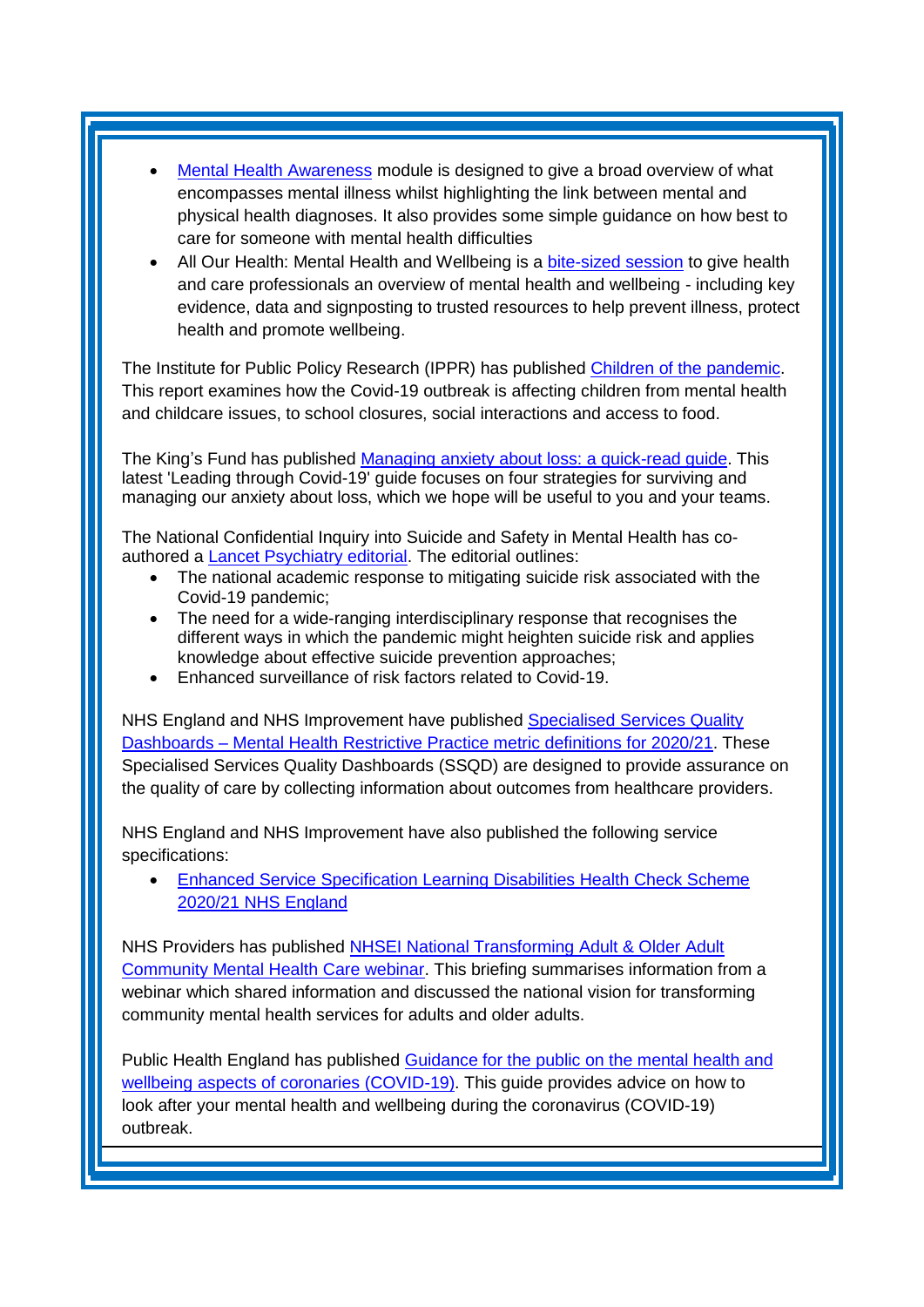Public Health England has also published [COVID-19: guidance on supporting](https://www.gov.uk/government/publications/covid-19-guidance-on-supporting-children-and-young-peoples-mental-health-and-wellbeing) children [and young people's mental health and wellbeing](https://www.gov.uk/government/publications/covid-19-guidance-on-supporting-children-and-young-peoples-mental-health-and-wellbeing) which provides advice or parents and carers on looking after the mental health and wellbeing of children or young people during the outbreak.

Public Health England have also updated their [Every Mind Matters](https://www.nhs.uk/oneyou/every-mind-matters/) platform to include new advice, focussed on looking after people's mental wellbeing during the coronavirus (COVID-19) pandemic. It has been updated after new data shows over 4 in 5 (84.2%) Brits are worried about the effect that coronavirus is having on their life, with over half (53.1%) saying it was affecting their wellbeing and nearly half (46.9%) reporting high levels of anxiety.

The Samaritans have published [Out of sight, out of mind: why less-well off, middle](https://media.samaritans.org/documents/Lived_experience_report_FINAL.pdf?utm_source=The%20King%27s%20Fund%20newsletters%20%28main%20account%29&utm_medium=email&utm_campaign=11474004_NEWSL_HMP%202020-04-17&dm_i=21A8,6TXEC,FLWT3F,RDXLN,1)[aged men don't get the support they need.](https://media.samaritans.org/documents/Lived_experience_report_FINAL.pdf?utm_source=The%20King%27s%20Fund%20newsletters%20%28main%20account%29&utm_medium=email&utm_campaign=11474004_NEWSL_HMP%202020-04-17&dm_i=21A8,6TXEC,FLWT3F,RDXLN,1) An ongoing Samaritans research project seeks to build on what is already known about the reasons for the high rates of suicide among less well-off, middle-aged men, by exploring what can be done to drive change. This report brings together the findings of the first stage of this research, which included a review of the evidence relating to existing wellbeing support and suicide prevention services, and primary ethnographic research with this at-risk group. It explores the lived experience of less well-off, middle-aged men and how communitybased support services can be made more appealing and effective for them.

The World Health Organisation has published [Preparedness, prevention and control of](http://www.euro.who.int/__data/assets/pdf_file/0019/434026/Preparedness-prevention-and-control-of-COVID-19-in-prisons.pdf?utm_source=The%20King%27s%20Fund%20newsletters%20%28main%20account%29&utm_medium=email&utm_campaign=11402758_NEWSL_HWB_2020-03-30&dm_i=21A8,6SEFA,FLWT3F,R8GMY,1)  [Covid-19 in prisons and other places of detention: interim guidance.](http://www.euro.who.int/__data/assets/pdf_file/0019/434026/Preparedness-prevention-and-control-of-COVID-19-in-prisons.pdf?utm_source=The%20King%27s%20Fund%20newsletters%20%28main%20account%29&utm_medium=email&utm_campaign=11402758_NEWSL_HWB_2020-03-30&dm_i=21A8,6SEFA,FLWT3F,R8GMY,1) This guidance provides useful information to staff and health care providers working in prisons, and to prison authorities. It explains how to prevent and address a potential disease outbreak and stresses important human rights elements that must be respected in the response to Covid-19 in prisons and other places of detention. Access to information and adequate health care provision, including for mental disorders, are essential aspects in preserving human rights in such places.

WHO Europe has published resources on the mental health and psychosocial support [aspects of COVID-19.](http://www.euro.who.int/en/health-topics/health-emergencies/coronavirus-covid-19/novel-coronavirus-2019-ncov-technical-guidance/coronavirus-disease-covid-19-outbreak-technical-guidance-europe/mental-health-and-covid-19)

Young Minds has published [Coronavirus: impact on young people with mental health](https://youngminds.org.uk/media/3708/coronavirus-report_march2020.pdf?utm_source=The%20King%27s%20Fund%20newsletters%20%28main%20account%29&utm_medium=email&utm_campaign=11455845_NEWSL_HWB_2020-04-13&dm_i=21A8,6TJDX,FLWT3F,RBFBF,1)  [needs.](https://youngminds.org.uk/media/3708/coronavirus-report_march2020.pdf?utm_source=The%20King%27s%20Fund%20newsletters%20%28main%20account%29&utm_medium=email&utm_campaign=11455845_NEWSL_HWB_2020-04-13&dm_i=21A8,6TJDX,FLWT3F,RBFBF,1) This report looks at the impact the Covid-19 pandemic is having on young people's mental health.

#### <span id="page-5-0"></span>**Mental Health Statistics**

The following statistics have recently been released please click on the links to review further:

<span id="page-5-1"></span>• \*New\* Autism Statistics reports can be found at: [https://digital.nhs.uk/data-and-](https://elinkeu.clickdimensions.com/c/6/?T=NTgyNTUzNzk%3AcDEtYjIwMDk3LTk1NzRiNTRmMjk2MTRiNDhiMjJhMmEyY2UwMTI5ODg1%3Ac2FyYWguYm91bEBuaHMubmV0%3AY29udGFjdC0wMWE0ZjMzNGMyMzVlOTExYTllNTAwMGQzYTJiYmRhMS1iMDAxYTU0ZjIwYTE0M2FjOGU4Y2ZmOTY3ZDg2YjliYQ%3AZmFsc2U%3AMjE%3A%3AaHR0cDovL2RpZ2l0YWwubmhzLnVrL3B1YnMvaWFwdGRlYzE5P19jbGRlZT1jMkZ5WVdndVltOTFiRUJ1YUhNdWJtVjAmcmVjaXBpZW50aWQ9Y29udGFjdC0wMWE0ZjMzNGMyMzVlOTExYTllNTAwMGQzYTJiYmRhMS1iMDAxYTU0ZjIwYTE0M2FjOGU4Y2ZmOTY3ZDg2YjliYSZlc2lkPTIxODM1ZDVlLTBlNzQtZWExMS1hODExLTAwMjI0ODAwN2Y4NA&K=csfHITdBViYUiSV2iCwbnA)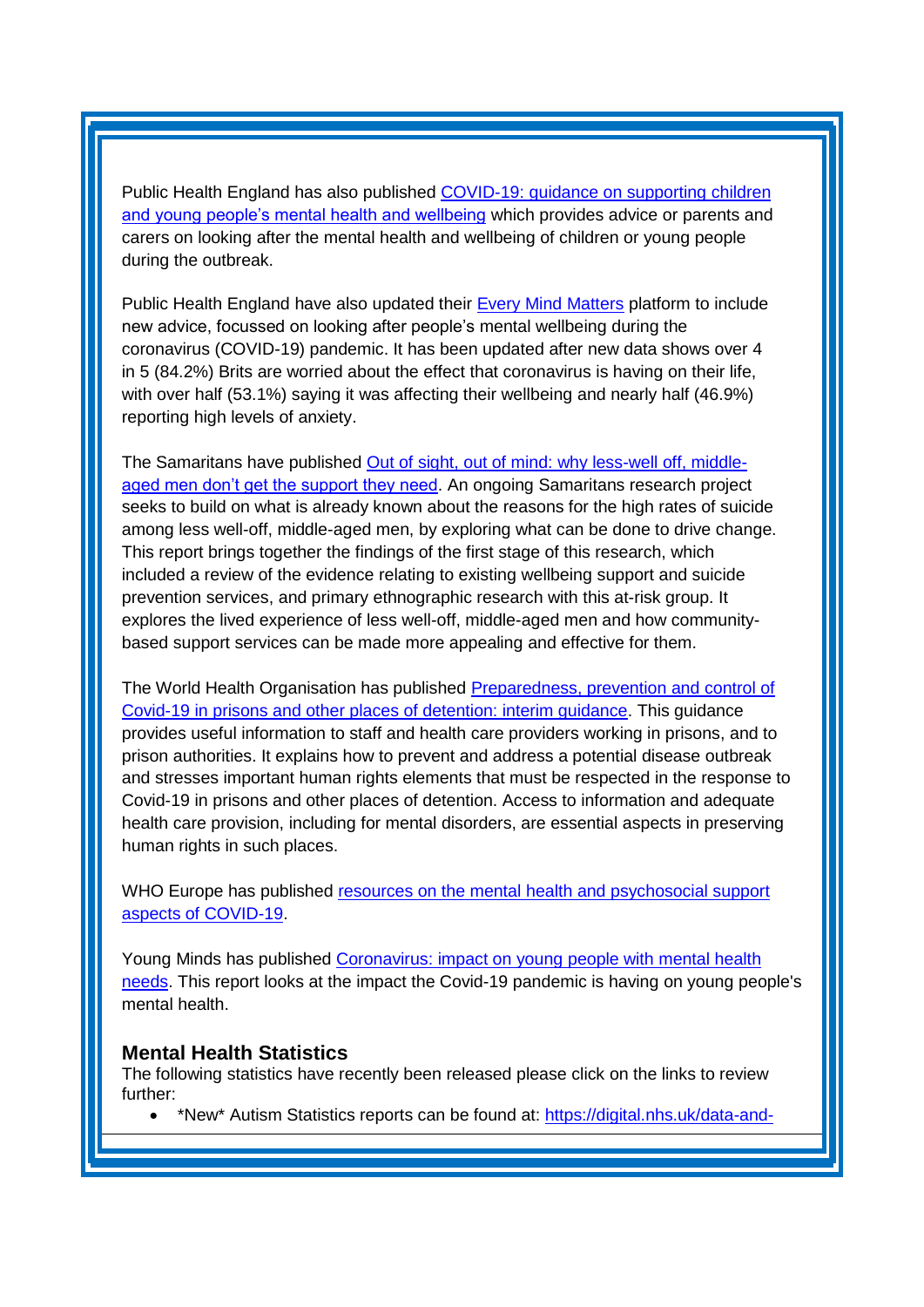[information/publications/statistical/autism-statistics/autism-statistics](https://elinkeu.clickdimensions.com/c/6/?T=NTgyNTUzNzk%3AcDEtYjIwMDk3LTk1NzRiNTRmMjk2MTRiNDhiMjJhMmEyY2UwMTI5ODg1%3Ac2FyYWguYm91bEBuaHMubmV0%3AY29udGFjdC0wMWE0ZjMzNGMyMzVlOTExYTllNTAwMGQzYTJiYmRhMS1iMDAxYTU0ZjIwYTE0M2FjOGU4Y2ZmOTY3ZDg2YjliYQ%3AZmFsc2U%3AMjE%3A%3AaHR0cDovL2RpZ2l0YWwubmhzLnVrL3B1YnMvaWFwdGRlYzE5P19jbGRlZT1jMkZ5WVdndVltOTFiRUJ1YUhNdWJtVjAmcmVjaXBpZW50aWQ9Y29udGFjdC0wMWE0ZjMzNGMyMzVlOTExYTllNTAwMGQzYTJiYmRhMS1iMDAxYTU0ZjIwYTE0M2FjOGU4Y2ZmOTY3ZDg2YjliYSZlc2lkPTIxODM1ZDVlLTBlNzQtZWExMS1hODExLTAwMjI0ODAwN2Y4NA&K=csfHITdBViYUiSV2iCwbnA) 

- Improving Access to Psychological Therapies (IAPT) data for January 2020 Final, and including reports on the IAPT pilots can be found at: [http://digital.nhs.uk/pubs/iaptjan20](https://elinkeu.clickdimensions.com/c/6/?T=NTgyNTUzNzk%3AcDEtYjIwMDk3LTk1NzRiNTRmMjk2MTRiNDhiMjJhMmEyY2UwMTI5ODg1%3Ac2FyYWguYm91bEBuaHMubmV0%3AY29udGFjdC0wMWE0ZjMzNGMyMzVlOTExYTllNTAwMGQzYTJiYmRhMS1iMDAxYTU0ZjIwYTE0M2FjOGU4Y2ZmOTY3ZDg2YjliYQ%3AZmFsc2U%3AMjM%3A%3AaHR0cDovL2RpZ2l0YWwubmhzLnVrL3B1YnMvaWFwdGphbjIwP19jbGRlZT1jMkZ5WVdndVltOTFiRUJ1YUhNdWJtVjAmcmVjaXBpZW50aWQ9Y29udGFjdC0wMWE0ZjMzNGMyMzVlOTExYTllNTAwMGQzYTJiYmRhMS1iMDAxYTU0ZjIwYTE0M2FjOGU4Y2ZmOTY3ZDg2YjliYSZlc2lkPTIxODM1ZDVlLTBlNzQtZWExMS1hODExLTAwMjI0ODAwN2Y4NA&K=i64YDkpi-s1gzodl8yF_aw)
- Learning Disability Services Monthly Statistics reports can be found at: [http://digital.nhs.uk/pubs/ldsm\\_atFeb20\\_mhsdsDec19](https://elinkeu.clickdimensions.com/c/6/?T=NTgyNTUzNzk%3AcDEtYjIwMDk3LTk1NzRiNTRmMjk2MTRiNDhiMjJhMmEyY2UwMTI5ODg1%3Ac2FyYWguYm91bEBuaHMubmV0%3AY29udGFjdC0wMWE0ZjMzNGMyMzVlOTExYTllNTAwMGQzYTJiYmRhMS1iMDAxYTU0ZjIwYTE0M2FjOGU4Y2ZmOTY3ZDg2YjliYQ%3AZmFsc2U%3AMTk%3A%3AaHR0cDovL2RpZ2l0YWwubmhzLnVrL3B1YnMvbGRzbV9hdEZlYjIwX21oc2RzRGVjMTk_X2NsZGVlPWMyRnlZV2d1WW05MWJFQnVhSE11Ym1WMCZyZWNpcGllbnRpZD1jb250YWN0LTAxYTRmMzM0YzIzNWU5MTFhOWU1MDAwZDNhMmJiZGExLWIwMDFhNTRmMjBhMTQzYWM4ZThjZmY5NjdkODZiOWJhJmVzaWQ9MjE4MzVkNWUtMGU3NC1lYTExLWE4MTEtMDAyMjQ4MDA3Zjg0&K=Veqyt3IA5tlG05jm74I5uw)
- Mental Health Services Monthly Statistics reports can be found at: [http://digital.nhs.uk/pubs/mhsfinjanprovfeb20](https://elinkeu.clickdimensions.com/c/6/?T=NTgyNTUzNzk%3AcDEtYjIwMDk3LTk1NzRiNTRmMjk2MTRiNDhiMjJhMmEyY2UwMTI5ODg1%3Ac2FyYWguYm91bEBuaHMubmV0%3AY29udGFjdC0wMWE0ZjMzNGMyMzVlOTExYTllNTAwMGQzYTJiYmRhMS1iMDAxYTU0ZjIwYTE0M2FjOGU4Y2ZmOTY3ZDg2YjliYQ%3AZmFsc2U%3AMTY%3A%3AaHR0cDovL2RpZ2l0YWwubmhzLnVrL3B1YnMvbWhzZmluamFucHJvdmZlYjIwJUMyJUEwP19jbGRlZT1jMkZ5WVdndVltOTFiRUJ1YUhNdWJtVjAmcmVjaXBpZW50aWQ9Y29udGFjdC0wMWE0ZjMzNGMyMzVlOTExYTllNTAwMGQzYTJiYmRhMS1iMDAxYTU0ZjIwYTE0M2FjOGU4Y2ZmOTY3ZDg2YjliYSZlc2lkPTIxODM1ZDVlLTBlNzQtZWExMS1hODExLTAwMjI0ODAwN2Y4NA&K=UMelCQq0mBmq4PaDRDN6sw)
- [Quarterly suicide death registrations in England: 2001 to 2018 registrations and](https://kingsfundmail.org.uk/21A8-6TN5M-FLWT3F-40QXTU-1/c.aspx)  Q1 (January [to March\) to Q4 \(October to December\) 2019 provisional data](https://kingsfundmail.org.uk/21A8-6TN5M-FLWT3F-40QXTU-1/c.aspx)

# **Dates for your Diary**

**Yorkshire and the Humber Mental Health Network Events:**

- Tuesday 30 June 2020, 09:30-15:30, **Yorkshire and the Humber Senior PWP Network**, Novotel, Leeds. To book your place email [Sarah Boul.](mailto:sarah.boul@nhs.net)
- Wednesday 8 July 2020, 09:30-15:30, **Yorkshire and the Humber IAPT Providers' Network**, The Met Hotel, Leeds. To book your place email [Sarah Boul.](mailto:sarah.boul@nhs.net)

#### **Other Events:**

• **SafeTALK Course**, which aims to teach participants four basic steps to recognise if someone is having thoughts of suicide and how to connect them with resources that can help. Available on various dates throughout 2020.

#### **For further information, and to check course availability, email: [wdu@york.gov.uk](mailto:wdu@york.gov.uk) or visit the website [here.](http://www.yorkworkforcedevelopment.org.uk/)**

- Thursday 7 May 2020, 15:00-16:30, **Accessing Mental Healthcare During COVID-19 – The Value in Digital**, Webinar. To book your place click [here.](https://us02web.zoom.us/webinar/register/5415863579430/WN_i8by_2nsSXek7VcgAGVQbA?utm_campaign=Covid%20Webinar%20-%20Derek%20Jorge&utm_medium=email&_hsmi=86998109&_hsenc=p2ANqtz--xf3-cFPYoJaQz8DYuGTRRAJuCFpmhgU0k0Dg7-nDIOw4nCMn4YCEF6TuMFQbMRuY-MdlL&utm_content=86998109&utm_source=hs_email)
- Monday 21 September 2020, 09:00-17:00, **Prevention and Management of Violence and Aggression,** London. To book your place click [here.](https://www.healthcareconferencesuk.co.uk/conferences-masterclasses/prevention-and-management-of-violence-and-aggression-pmva-masterclass/book/the-studio-conference-centre-birmingham-2020-5-12?utm_medium=email&utm_source=HCUKKH&utm_campaign=PMVAMay2020) NB: There is a cost to attend this event.

# <span id="page-6-0"></span>**Contacts**

If you would like to discuss any of the items included in this e-bulletin or would like further information about the Mental Health Network please contact:

Sarah Boul, Quality Improvement Manager: Adult Mental Health [sarah.boul@nhs.net,](mailto:sarah.boul@nhs.net) 07584362063

Denise Friend, Quality Improvement Lead: Adult Mental Health denise.friend@nhs.net, 07795668907